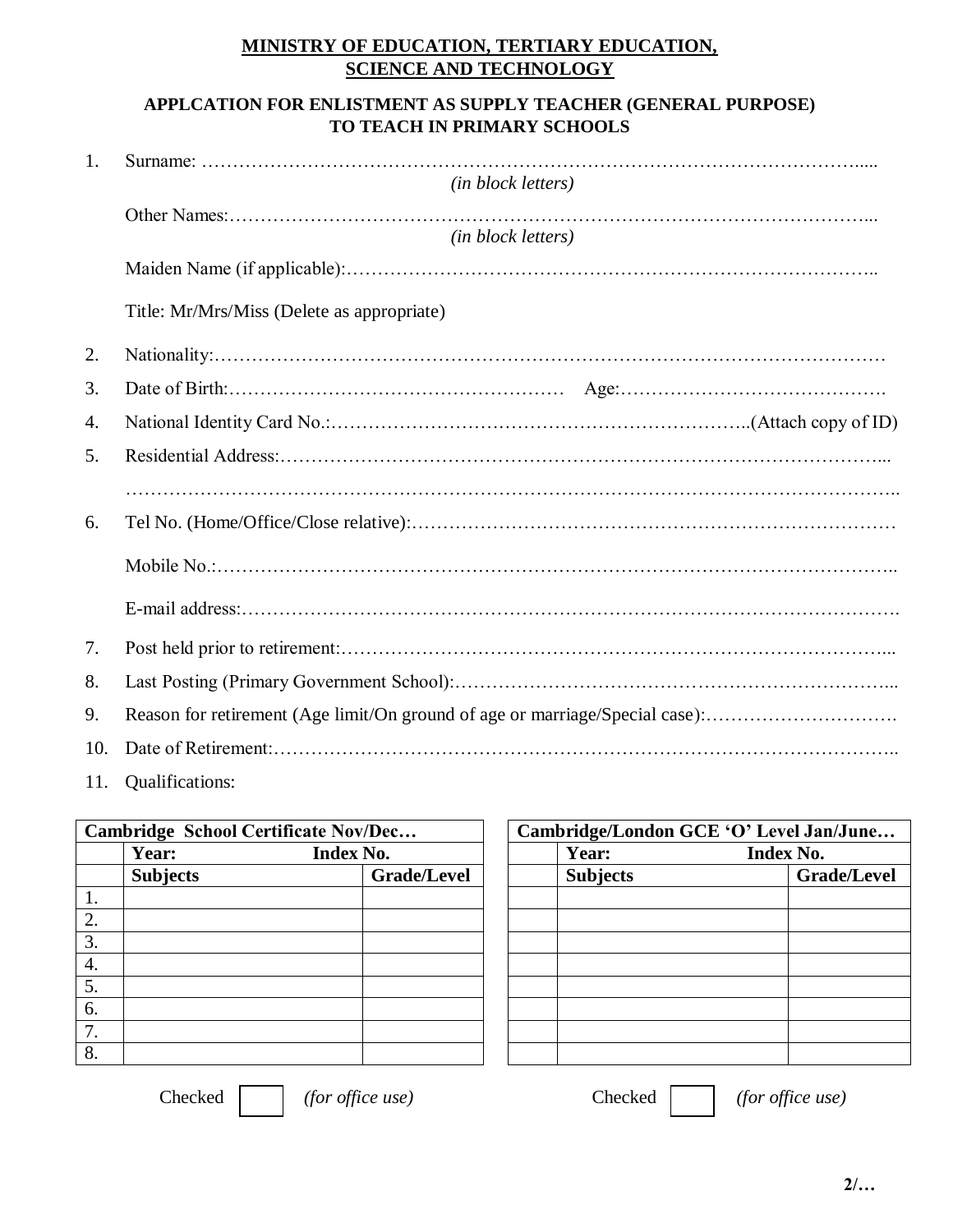| <b>Index No.</b><br>Year:<br>Year:<br>Index No.<br><b>Subjects</b><br><b>Grade/Level</b><br><b>Grade/Level</b><br><b>Subjects</b><br>1.<br>2.<br>3.<br><b>Subsidiary Level</b><br>1.<br>2.<br><b>General Paper</b><br>Checked<br>(for office use)<br>Checked<br>(for office use)<br>Other qualifications (Academic, Technical, Professional)<br><b>Qualifications</b><br>Date obtained<br><b>Examining Institution</b><br>(in case of degree whether<br>Hons/Special, Ordinary/General)<br>Checked<br>(for office use)<br>13.<br>Other Qualifications as laid down in the advertisement (Attach documentary evidence)<br>Checked<br>(for office use)<br><b>Teaching Experience</b><br>14.<br><b>Institution</b><br><b>Position held</b><br>Period | Cambridge Higher School Certificate Nov/Dec |  |  | Cambridge/London GCE 'A' Level Jan/June |  |  |  |  |  |  |  |
|---------------------------------------------------------------------------------------------------------------------------------------------------------------------------------------------------------------------------------------------------------------------------------------------------------------------------------------------------------------------------------------------------------------------------------------------------------------------------------------------------------------------------------------------------------------------------------------------------------------------------------------------------------------------------------------------------------------------------------------------------|---------------------------------------------|--|--|-----------------------------------------|--|--|--|--|--|--|--|
|                                                                                                                                                                                                                                                                                                                                                                                                                                                                                                                                                                                                                                                                                                                                                   |                                             |  |  |                                         |  |  |  |  |  |  |  |
|                                                                                                                                                                                                                                                                                                                                                                                                                                                                                                                                                                                                                                                                                                                                                   |                                             |  |  |                                         |  |  |  |  |  |  |  |
|                                                                                                                                                                                                                                                                                                                                                                                                                                                                                                                                                                                                                                                                                                                                                   |                                             |  |  |                                         |  |  |  |  |  |  |  |
|                                                                                                                                                                                                                                                                                                                                                                                                                                                                                                                                                                                                                                                                                                                                                   |                                             |  |  |                                         |  |  |  |  |  |  |  |
|                                                                                                                                                                                                                                                                                                                                                                                                                                                                                                                                                                                                                                                                                                                                                   |                                             |  |  |                                         |  |  |  |  |  |  |  |
|                                                                                                                                                                                                                                                                                                                                                                                                                                                                                                                                                                                                                                                                                                                                                   |                                             |  |  |                                         |  |  |  |  |  |  |  |
|                                                                                                                                                                                                                                                                                                                                                                                                                                                                                                                                                                                                                                                                                                                                                   |                                             |  |  |                                         |  |  |  |  |  |  |  |
|                                                                                                                                                                                                                                                                                                                                                                                                                                                                                                                                                                                                                                                                                                                                                   |                                             |  |  |                                         |  |  |  |  |  |  |  |
|                                                                                                                                                                                                                                                                                                                                                                                                                                                                                                                                                                                                                                                                                                                                                   |                                             |  |  |                                         |  |  |  |  |  |  |  |
|                                                                                                                                                                                                                                                                                                                                                                                                                                                                                                                                                                                                                                                                                                                                                   |                                             |  |  |                                         |  |  |  |  |  |  |  |
|                                                                                                                                                                                                                                                                                                                                                                                                                                                                                                                                                                                                                                                                                                                                                   | 12.                                         |  |  |                                         |  |  |  |  |  |  |  |
|                                                                                                                                                                                                                                                                                                                                                                                                                                                                                                                                                                                                                                                                                                                                                   |                                             |  |  |                                         |  |  |  |  |  |  |  |
|                                                                                                                                                                                                                                                                                                                                                                                                                                                                                                                                                                                                                                                                                                                                                   |                                             |  |  |                                         |  |  |  |  |  |  |  |
|                                                                                                                                                                                                                                                                                                                                                                                                                                                                                                                                                                                                                                                                                                                                                   |                                             |  |  |                                         |  |  |  |  |  |  |  |
|                                                                                                                                                                                                                                                                                                                                                                                                                                                                                                                                                                                                                                                                                                                                                   |                                             |  |  |                                         |  |  |  |  |  |  |  |
|                                                                                                                                                                                                                                                                                                                                                                                                                                                                                                                                                                                                                                                                                                                                                   |                                             |  |  |                                         |  |  |  |  |  |  |  |
|                                                                                                                                                                                                                                                                                                                                                                                                                                                                                                                                                                                                                                                                                                                                                   |                                             |  |  |                                         |  |  |  |  |  |  |  |
|                                                                                                                                                                                                                                                                                                                                                                                                                                                                                                                                                                                                                                                                                                                                                   |                                             |  |  |                                         |  |  |  |  |  |  |  |
|                                                                                                                                                                                                                                                                                                                                                                                                                                                                                                                                                                                                                                                                                                                                                   |                                             |  |  |                                         |  |  |  |  |  |  |  |
|                                                                                                                                                                                                                                                                                                                                                                                                                                                                                                                                                                                                                                                                                                                                                   |                                             |  |  |                                         |  |  |  |  |  |  |  |
|                                                                                                                                                                                                                                                                                                                                                                                                                                                                                                                                                                                                                                                                                                                                                   |                                             |  |  |                                         |  |  |  |  |  |  |  |
|                                                                                                                                                                                                                                                                                                                                                                                                                                                                                                                                                                                                                                                                                                                                                   |                                             |  |  |                                         |  |  |  |  |  |  |  |
|                                                                                                                                                                                                                                                                                                                                                                                                                                                                                                                                                                                                                                                                                                                                                   |                                             |  |  |                                         |  |  |  |  |  |  |  |